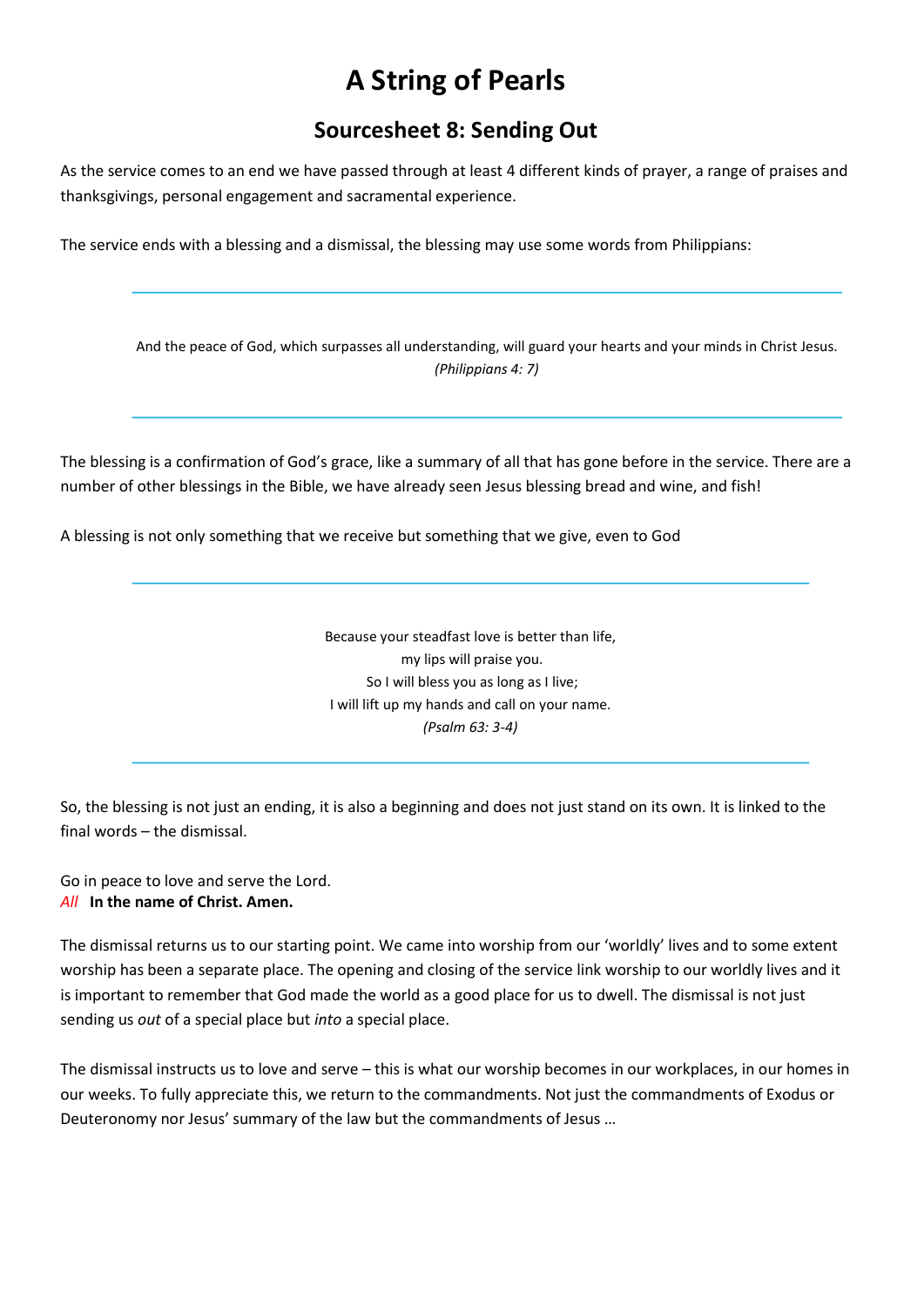I give you a new commandment, that you love one another. Just as I have loved you, you also should love one another. By this everyone will know that you are my disciples, if you have love for one another." (John 13: 34-35)

… Jesus came and said to them, "All authority in heaven and on earth has been given to me. Go therefore and make disciples of all nations, baptizing them in the name of the Father and of the Son and of the Holy Spirit, and teaching them to obey everything that I have commanded you. And remember, I am with you always, to the end of the age." (Matthew 28: 18-20)

What worship leaves us with (or perhaps what we leave worship with) are the promises of Jesus and our response as disciples as these words from Hebrews suggest:

> Through Jesus, therefore, let us continually offer to God a sacrifice of praise – the fruit of lips that openly profess his name. And do not forget to do good and to share with others, for with such sacrifices God is pleased. (Hebrews 13: 15-16)

> > \_\_\_\_\_\_\_\_\_\_\_\_\_\_\_\_\_\_\_\_\_\_\_\_\_\_\_\_\_\_\_\_\_

The dismissal is a form of commissioning to 'do good and share with others'. Simple!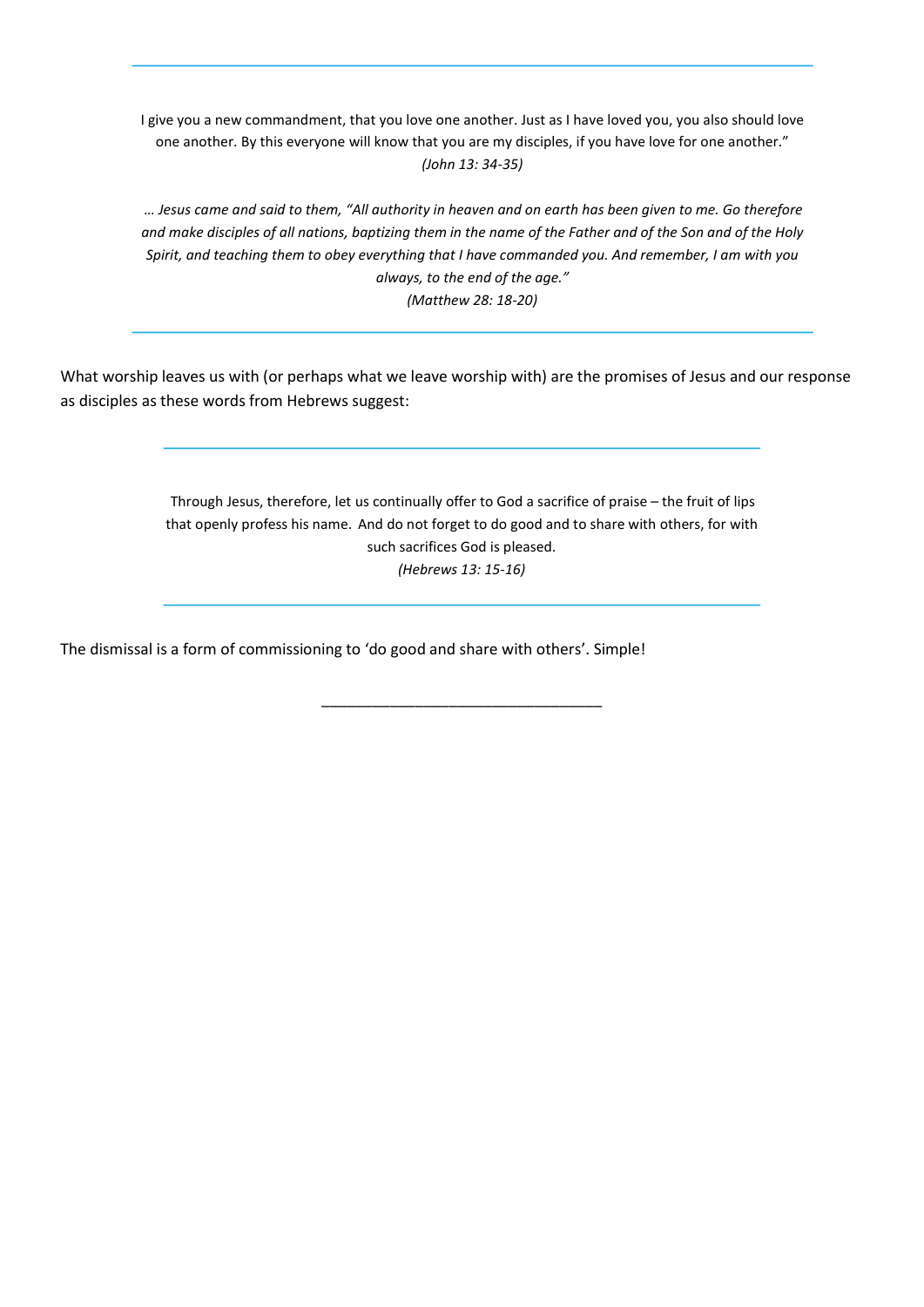## A String of Pearls

Talksheet 8—Sending Out

Luke 10:1-24

### WELCOME – Breaking the ice (Aim for 10 mins)

To start the session read Psalm 100 together...

Make a joyful noise to the Lord, all the earth. Worship the Lord with gladness; come into his presence with singing.

Know that the Lord is God. It is he that made us, and we are his; $^{[a]}$ we are his people, and the sheep of his pasture.

> Enter his gates with thanksgiving, and his courts with praise. Give thanks to him, bless his name.

After a moments' stillness read it again and think especially of the line -

'his faithfulness to all generations'

What comes into your mind when you read this line?

### WORD – Applying the truth (Aim for 45 mins)

The word evangelism summons many colourful images for people today. Some think immediately of the street-corner character, preaching and pounding his Bible as folks quickly walk by. Some picture the television preachers who haunt obscure cable TV channels. Others think about a citywide crusade, with the converted pouring down the aisles as the "invitation" music plays. For still others, the word evangelism inspires feelings of vague uneasiness or guilt.

Few associate evangelism with community activity. In the New Testament, however, it is almost always a pair or group of believers who share their faith. Even Paul travelled with partners. Luke's gospel gives an account of Jesus commissioning his community to spread their faith. Read Luke 10:1-24.

1. For what kind of mission has Jesus recruited the seventy-two?

2. Why do you think he sends them out in pairs?

3. How do the two comparisons Jesus uses for his workers in vv.2-3 apply to the work of the disciples?

4. How do you account for Jesus' two cautionary requests in verse 4?

5. In what ways does Jesus delineate the seriousness of our work?

6. How should we be encouraged by the responsibility given to us in verse 16? How should we be humbled?